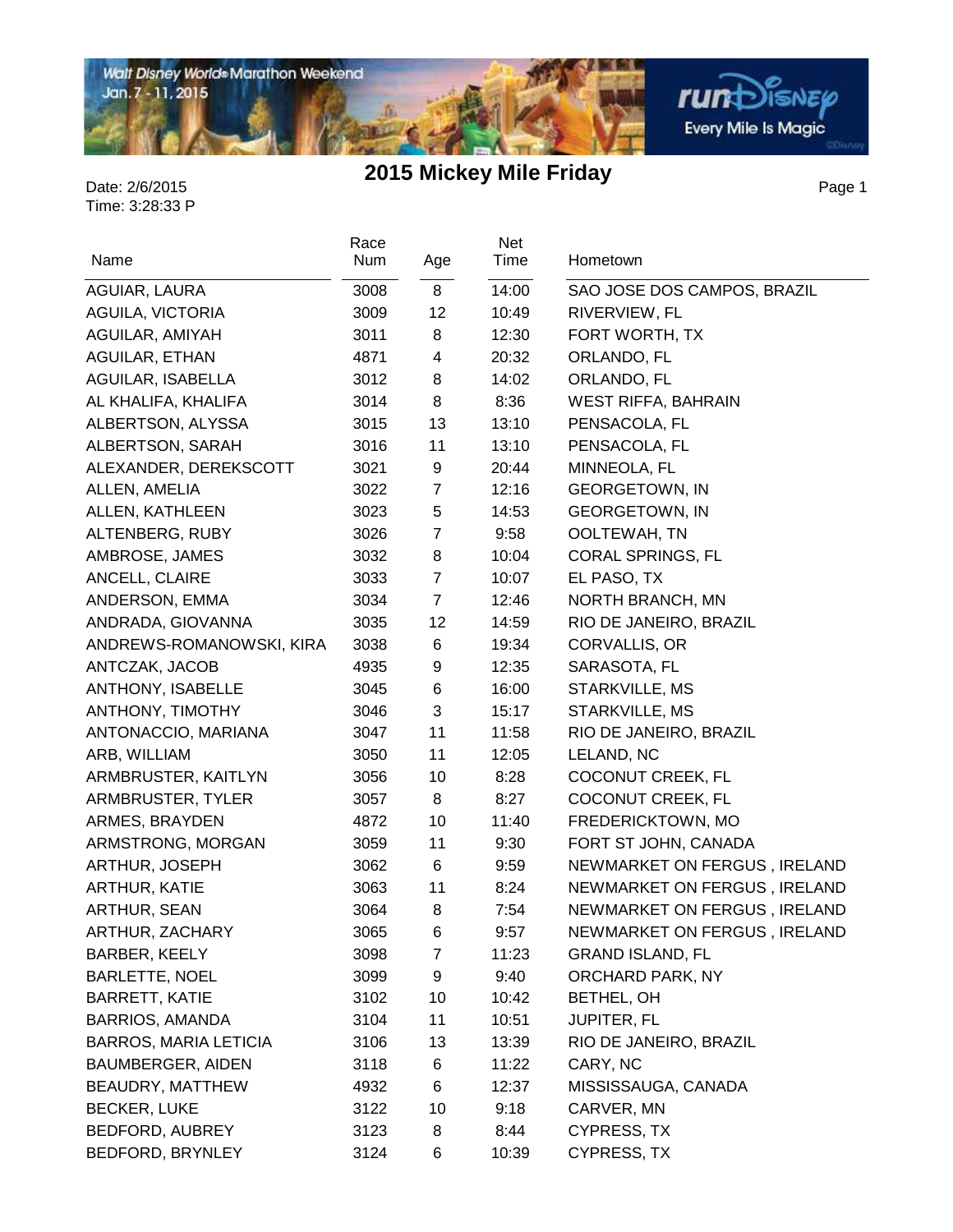| Name                                               | Race<br>Num  | Age            | Net<br>Time    | Hometown                                  |
|----------------------------------------------------|--------------|----------------|----------------|-------------------------------------------|
|                                                    |              |                |                |                                           |
| <b>BEGIN, ALICE</b>                                | 3126         | 8              | 11:01          | STE-MARIE-DE-BEAUCE, CANADA               |
| <b>BEGIN, ROSE</b>                                 | 3127         | 6              | 13:28          | STE-MARIE-DE-BEAUCE, CANADA               |
| BELEMJIAN, ALLISON                                 | 3128         | $\overline{7}$ | 13:26<br>12:12 | OCOEE, FL                                 |
| BERCKMILLER, SAVANNA<br><b>BERCKMILLER, SIERRA</b> | 3136<br>3137 | 9<br>8         | 12:14          | <b>WAKE FOREST, NC</b><br>WAKE FOREST, NC |
| BHARWANI, ALEX                                     | 3143         | 6              | 10:27          | ATLANTA, GA                               |
| <b>BHARWANI, GEORGIA</b>                           | 3144         | 5              | 20:54          | ATLANTA, GA                               |
| <b>BIGELOW, ELIZABETH</b>                          | 3148         | 9              | 18:34          | TAMPA, FL                                 |
| BISHOP, ZOEY                                       | 3150         | $\overline{c}$ | 21:50          | ORLANDO, FL                               |
| <b>BLISS, KYLE</b>                                 | 3156         | $\overline{7}$ | 11:51          | STREATOR, IL                              |
| BOURKLAND, ANDREW                                  | 3164         | 3              | 18:38          | SPRINGFIELD, VA                           |
| <b>BOURKLAND, KEIRA</b>                            | 3165         | 6              | 13:33          | SPRINGFIELD, VA                           |
| <b>BOVA, MICHAEL</b>                               | 3167         | $\overline{4}$ | 14:09          | <b>MATTHEWS, NC</b>                       |
| BRADLEY, ADELLE                                    | 4873         | 4              | 13:14          | TAMPA, FL                                 |
| BRADLEY, ELLA                                      | 4874         | 5              | 12:59          | TAMPA, FL                                 |
| BRAST, ADELYN                                      | 3175         | 6              | 14:29          | FORT WORTH, TX                            |
| <b>BRINCHEK, EVAN</b>                              | 3184         | 5              | 9:39           | RALEIGH, NC                               |
| <b>BRINCHEK, NOAH</b>                              | 3185         | $\overline{7}$ | 11:25          | RALEIGH, NC                               |
| CAHOON, BRYCE                                      | 3211         | 6              | 11:13          | SHEPHERD, MI                              |
| CAMPOS, GIANLUCA                                   | 3215         | 9              | 11:54          | SãO PAULO, BRAZIL                         |
| CARDOSO, CARLOS EDUARDO N.                         | 3222         | 9              | 11:49          | CAMPINAS - SP, BRAZIL                     |
| CARRAMAO, RODRIGO                                  | 4876         | 12             | 13:02          | SãO PAULO, BRAZIL                         |
| CASBEER, IAN                                       | 3231         | 5              | 13:10          | SUGARCREEK TOWNSHIP, OH                   |
| CASBEER, ISAAC                                     | 3232         | 8              | 12:52          | SUGARCREEK TOWNSHIP, OH                   |
| CASQUEL, JULIA                                     | 4907         | 10             | 14:29          | SAO PAULO, BRAZIL                         |
| CASTELLITTO, STEPHANIE                             | 3233         | 10             | 11:12          | SAYREVILLE, NJ                            |
| CENTENO, PABLO                                     | 3245         | 13             | 9:32           | BARRANQUILLA, COLOMBIA                    |
| <b>CESPEDES, FELIPE</b>                            | 4877         | 9              | 12:01          | SAN JOSE, COSTA RICA                      |
| CHAN, SYDNEY                                       | 3247         | 8              | 12:58          | KNOXVILLE, TN                             |
| CHAN, TYLER                                        | 3248         | 10             | 10:46          | KNOXVILLE, TN                             |
| CIACCIARELLI, LUCY                                 | 3268         | 10             | 9:59           | ANDOVER, MA                               |
| CIMINO, ALEXIS                                     | 4878         | 5              | 16:46          | CABOT, AR                                 |
| CIMINO, SAVERIO                                    | 4879         | 8              | 12:19          | CABOT, AR                                 |
| CISEWSKI, RYAN                                     | 4908         | 3              | 17:39          | MERRITT ISLAND, FL                        |
| <b>CLARK, MACKENZIE</b>                            | 3273         | 7              | 12:05          | SPARTANBURG, SC                           |
| CLAY, ALICE                                        | 3274         | 3              | 18:39          | <b>GREENVILLE, SC</b>                     |
| CLEWLEY, GAVIN                                     | 3277         | 4              | 11:16          | ALPHARETTA, GA                            |
| CLOHECY, ALEXANDER                                 | 3279         | 4              | 15:50          | SALEM, NH                                 |
| COCHRAN, EVAN                                      | 3282         | 6              | 12:52          | HAMPTON, VA                               |
| COCHRAN, JAKE                                      | 3283         | 8              | 11:50          | HAMPTON, VA                               |
| COCHRAN, MADISON                                   | 3284         | 8              | 11:38          | LOUISVILLE, KY                            |
| COHOON, ZACHERY                                    | 4880         | 10             | 8:43           | GOLDEN, CO                                |
| COLOCA, ALYSSA                                     | 3287         | 5              | 16:04          | PEMBROKE PINES, FL                        |
| COLOCA, ASHLEY                                     | 3288         | $\overline{7}$ | 13:29          | PEMBROKE PINES, FL                        |
| COMBS, CLAY                                        | 3289         | 9              | 11:53          | LOUISVILLE, KY                            |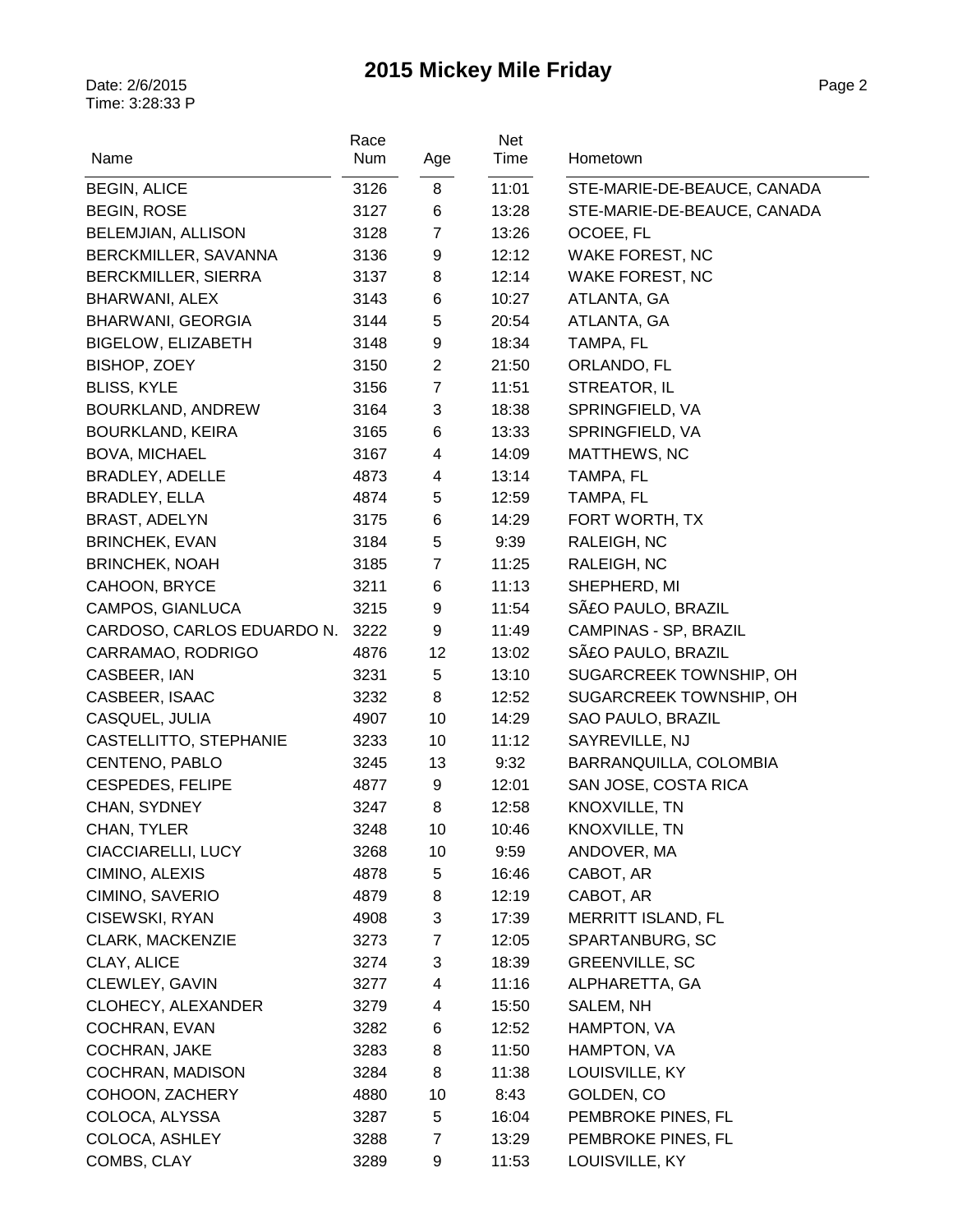| Name                       | Race<br>Num | Age            | Net<br>Time | Hometown                   |
|----------------------------|-------------|----------------|-------------|----------------------------|
| CONNER, SEAN               | 3293        | 8              | 12:54       | MIDLOTHIAN, VA             |
| COOMBS, KAELYN             | 3294        | $\overline{7}$ | 11:03       | ORLANDO, FL                |
| COOMBS, TYLER              | 3295        | 5              | 11:03       | ORLANDO, FL                |
| COOMBS JR, RYAN            | 3296        | 8              | 10:56       | ORLANDO, FL                |
| COSTA, MARIA               | 3304        | 13             | 11:34       | DOWNINGTOWN, PA            |
| COSTELLO, JACK             | 4881        | 12             | 10:55       | CALIFORNIA, MD             |
| COULTER, DELANEY           | 4909        | 5              | 16:44       | LAND O LAKES, FL           |
| COWELL, HANNAH BELLE       | 3307        | 11             | 10:17       | OKLAHOMA CITY, OK          |
| COYLE, MOLLY               | 3308        | 9              | 11:50       | WEARE, NH                  |
| COYLE, PATRICK             | 3309        | 10             | 7:44        | WEARE, NH                  |
| CROSSNEY, AMELIA           | 3319        | 3              | 19:37       | HAMILTON, NJ               |
| CROSSNEY, NATALIE          | 3320        | 9              | 15:43       | HAMILTON, NJ               |
| CULVER, LOGAN              | 4936        | 10             | 8:23        | TAMPA, FL                  |
| <b>CULVER, MADELYN</b>     | 4938        | 8              | 9:34        | TAMPA, FL                  |
| <b>CULVER, MASON</b>       | 4937        | 6              | 9:35        | TAMPA, FL                  |
| <b>CUNNINGHAM, DOMINIC</b> | 3333        | 11             | 12:05       | MANASSAS, VA               |
| DANIEL, BENJAMIN           | 4882        | 9              | 11:23       | HIGH POINT, NC             |
| DARISSE, JUSTIN            | 3339        | $\overline{4}$ | 13:27       | QUEBEC, CANADA             |
| DAVIDSON, ZOE              | 3341        | 9              | 11:22       | ENUMCLAW, WA               |
| DENNY, DYLAN               | 3355        | 11             | 7:54        | LAND O LAKES, FL           |
| DENNY, KYLIE               | 3356        | $\overline{7}$ | 13:36       | LAND O LAKES, FL           |
| DEPNER, CARRIE             | 3357        | 8              | 9:34        | PITTSBURGH, PA             |
| DEPNER, DAVID              | 3358        | 6              | 9:06        | PITTSBURGH, PA             |
| DEVONA, HARRISON           | 3361        | 6              | 18:48       | RED BANK, NJ               |
| DEVONA, HUNTER             | 3362        | 8              | 17:47       | RED BANK, NJ               |
| DICK, ALEX                 | 3365        | 10             | 9:20        | NORTH BRANCH, MN           |
| DICK, ELLA                 | 3366        | $\overline{7}$ | 12:47       | NORTH BRANCH, MN           |
| DICK, GRACE                | 3367        | 11             | 11:42       | NORTH BRANCH, MN           |
| DIETRICH, BENJAMIN         | 3368        | 8              | 14:51       | KENNETT SQUARE, PA         |
| DIETRICH, LAUREN           | 3369        | 10             | 14:51       | KENNETT SQUARE, PA         |
| DINEL, OCEAN               | 3373        | 4              | 14:20       | ROSEMONT, CANADA           |
| DIPP, HELENA               | 3374        | 11             | 13:37       | SãO JOSé DOS PINHA, BRAZIL |
| DITLOW, ABIGAIL            | 3379        | 8              | 12:07       | NEW CASTLE, CO             |
| DITLOW, RILEY              | 3380        | 6              | 12:08       | NEW CASTLE, CO             |
| DOBEREINER, TYLER          | 3381        | 13             | 9:14        | <b>CLERMONT, FL</b>        |
| DOYLE, SOPHIA              | 3387        | $\overline{7}$ | 9:47        | POTOMAC, MD                |
| DUBOIS, GISELE             | 3391        | 11             | 11:54       | SãO PAULO, BRAZIL          |
| DWELLO, WILLIAM            | 3398        | 13             | 8:07        | SAND COULEE, MT            |
| EDMISTON, ELIZABETH        | 4910        | 8              | 15:41       | PALM HARBOR, FL            |
| EHRENFELD, JOSIAH          | 3401        | 9              | 11:08       | PENSACOLA, FL              |
| ELLIS, JACOB               | 4911        | 5              | 15:04       | MIAMI, FL                  |
| <b>ENGSTROM, BROOKE</b>    | 3409        | 12             | 9:45        | <b>JUPITER, FL</b>         |
| <b>ENGSTROM, NOAH</b>      | 3410        | 9              | 10:05       | <b>JUPITER, FL</b>         |
| <b>FAHRENBRUCK, MIDORI</b> | 4912        | 5              | 13:20       | ST PETERSBURG, FL          |
| FARIA, DANTE               | 3419        | 10             | 8:36        | LAND OLAKES, FL            |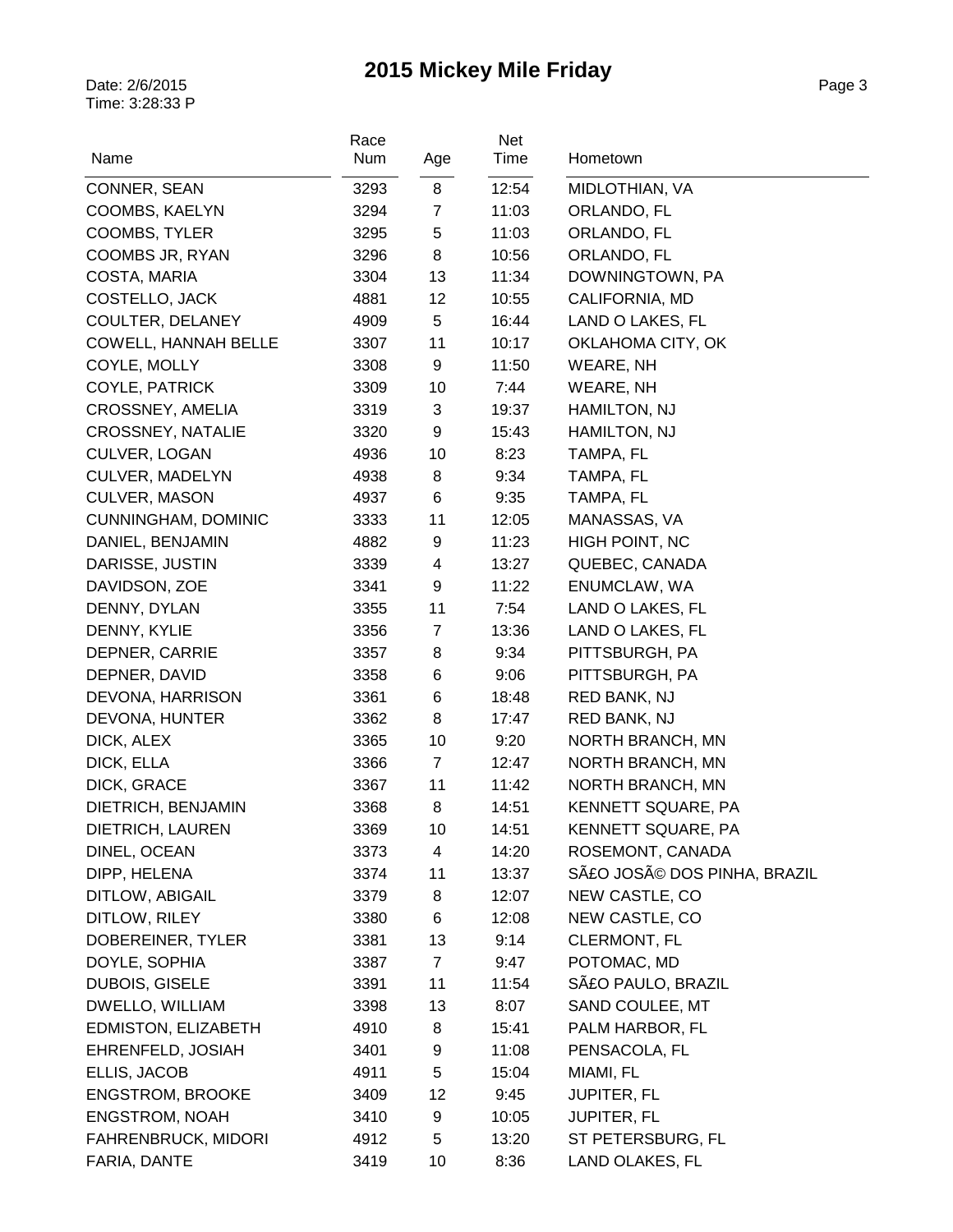| Name                         | Race<br>Num | Age            | Net<br>Time | Hometown                    |
|------------------------------|-------------|----------------|-------------|-----------------------------|
|                              |             |                |             |                             |
| FAULK, ADDISON               | 3422        | $\overline{4}$ | 14:08       | TALLAHASSEE, FL             |
| FERNANDEZ-DEARDURFF, CLAU    | 3425        | $\overline{7}$ | 10:48       | DAYTON, OH                  |
| FERRELL, JACK                | 3428        | $\overline{7}$ | 16:54       | WINTER GARDEN, FL           |
| FERRELL, JILL                | 3429        | $\overline{7}$ | 14:53       | WINTER GARDEN, FL           |
| FERRELL, JOSIE               | 3430        | 8              | 13:49       | WINTER GARDEN, FL           |
| FITZJARRALD, KATE            | 4939        | 4              | 16:03       | CANTON, IL                  |
| FLEMING, AIDAN               | 3437        | $\overline{7}$ | 10:48       | PALM BEACH GARDENS, FL      |
| FORBES, AMANDA               | 3449        | 8              | 12:47       | NORTH ATTLEBORO, MA         |
| FRAZIER, CORBIN              | 3455        | 5              | 11:30       | MIDLAND, MI                 |
| FRY, JAMIE                   | 3463        | 12             | 6:52        | CARLINGFORD, AUSTRALIA      |
| FRY, RACHEL                  | 3464        | 7              | 11:16       | CARLINGFORD, AUSTRALIA      |
| FUENTES, XIMENA              | 4883        | 12             | 10:21       | MEXICO, MEXICO              |
| GAGNON, ARIANE               | 3467        | 9              | 12:22       | STE-MARIE-DE-BEAUCE, CANADA |
| <b>GAGNON, EMILIE</b>        | 3468        | $\overline{7}$ | 11:00       | STE-MARIE-DE-BEAUCE, CANADA |
| <b>GALKO, RHEDDING</b>       | 3472        | 9              | 11:51       | SAN FRANCISCO, CA           |
| GALLAGHER, BRADY             | 3473        | $\overline{7}$ | 10:09       | REINHOLDS, PA               |
| <b>GARCIA, ISABELLA</b>      | 3483        | $\overline{7}$ | 12:31       | MIAMI, FL                   |
| GAUDET, IAN                  | 3495        | 11             | 10:26       | DARTMOUTH, CANADA           |
| <b>GERMAM, LUANNA</b>        | 3499        | 10             | 11:31       | SãO PAULO, BRAZIL           |
| GODOY, HENRIQUE              | 4940        | 9              | 8:44        | <b>CURITIBA, BRAZIL</b>     |
| <b>GOLDMAN, BROOKE</b>       | 3510        | $\overline{7}$ | 9:55        | NORTH ANDOVER, MA           |
| GOLDMAN, ZACHARY             | 3511        | 9              | 9:46        | NORTH ANDOVER, MA           |
| GOOLSBY, ALEX                | 3522        | 8              | 11:27       | CUMMING, GA                 |
| GOOLSBY, PEYTON              | 3523        | 11             | 9:12        | CUMMING, GA                 |
| GOTTESMAN, DANICA            | 4913        | 9              | 15:53       | HOLLYWOOD, FL               |
| GOTTESMAN, NOAH              | 4914        | 8              | 15:45       | HOLLYWOOD, FL               |
| <b>GRILLO, LETICIA</b>       | 3529        | 8              | 12:52       | SAO PAULO, BRAZIL           |
| <b>GRIMM, ADRIANNA GRIMM</b> | 4884        | 9              | 9:33        | ALLISON PARK, PA            |
| <b>GRIMM, TERESA</b>         | 4885        | 9              | 10:04       | ALLISON PARK, PA            |
| <b>GRUNEWALD, ANNA</b>       | 3533        | 8              | 13:01       | ROCHESTER HILLS, MI         |
| <b>GRUNEWALD, OTTO</b>       | 3534        | 5              | 13:26       | ROCHESTER HILLS, MI         |
| <b>GRZESIAK, LYLA</b>        | 3535        | 4              | 16:18       | DETROIT, MI                 |
| HANNAH, LAUREN               | 3553        | 8              | 10:09       | MECHANICSVILLE, VA          |
| HASKINS, DELANEY             | 4929        | $\overline{7}$ | 13:25       | RIDGEWOOD, NJ               |
| <b>HASKINS, MICHAEL</b>      | 4930        | 8              | 14:31       | RIDGEWOOD, NJ               |
| <b>HASKINS, TREVOR</b>       | 4931        | 6              | 12:23       | RIDGEWOOD, FL               |
| HELKEY, EMMA                 | 3584        | 12             | 9:49        | CHAGRIN FALLS, OH           |
| HELKEY, JACK                 | 3585        | $\overline{7}$ | 9:39        | <b>CHAGRIN FALLS, OH</b>    |
| <b>HENRICHS, AUSTIN</b>      | 3587        | $\overline{7}$ | 10:57       | HALLETTSVILLE, TX           |
| <b>HENRICHS, COLE</b>        | 3588        | 11             | 8:59        | HALLETTSVILLE, TX           |
| <b>HOLMES, AIDEN</b>         | 3611        | 5              | 14:34       | LEXINGTON, KY               |
| <b>HOLMES, ALEXIS</b>        | 3612        | $\overline{7}$ | 10:54       | LEXINGTON, KY               |
| HOLT, DUNCAN                 | 3614        | 6              | 11:36       | LYNN HAVEN, FL              |
| HOLT, LILY                   | 3615        | 9              | 12:15       | LYNN HAVEN, FL              |
| HORNER, TYLER                | 3618        | 4              | 17:59       | <b>BURLINGTON, NC</b>       |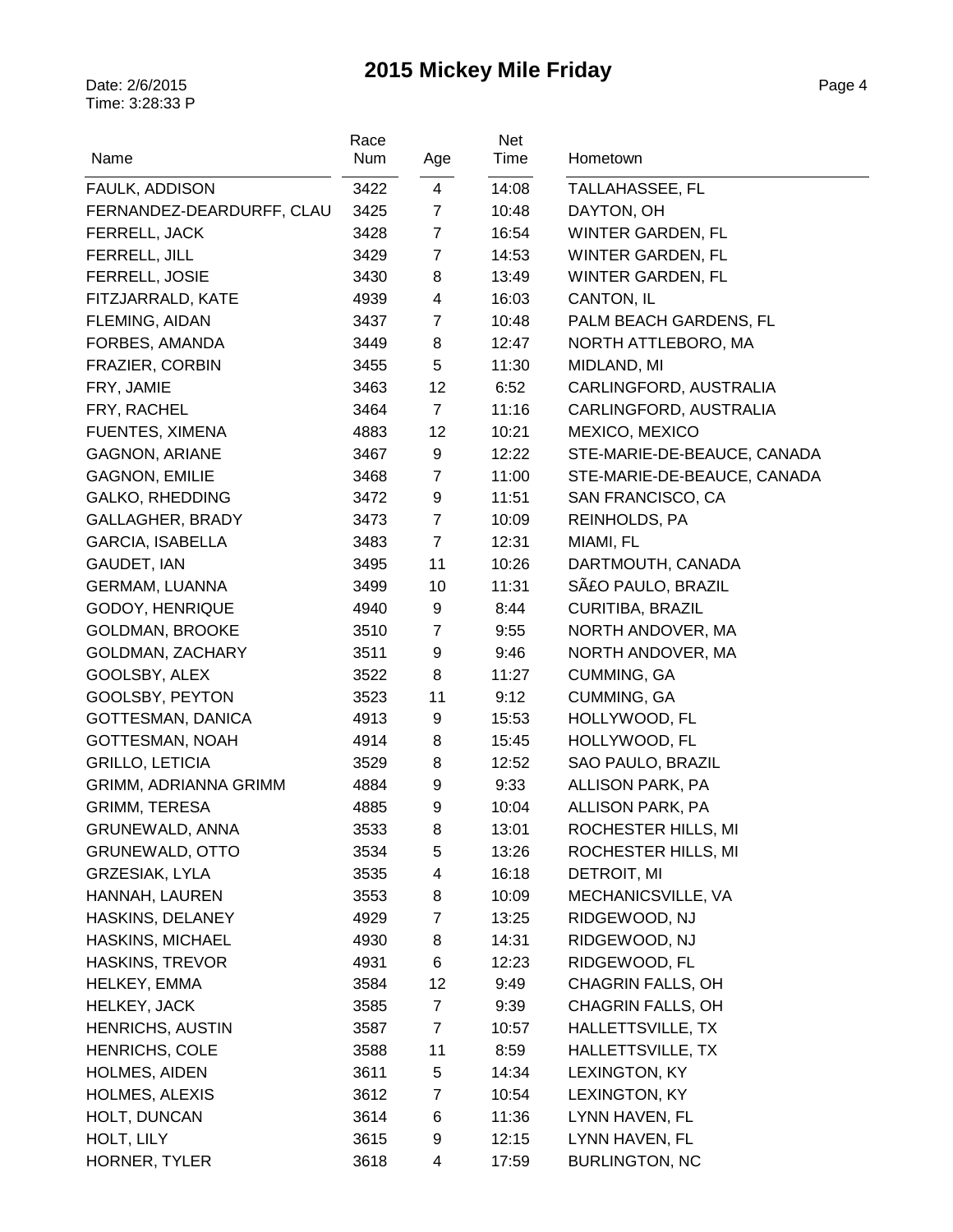| Name                            | Race<br>Num | Age              | Net<br>Time | Hometown                 |
|---------------------------------|-------------|------------------|-------------|--------------------------|
| HOUDASHELT, ASHLIE              | 3620        | $\boldsymbol{9}$ | 11:02       | CANTONMENT, FL           |
| HOUDASHELT, BRYSON              | 3621        | $\overline{7}$   | 11:05       | CANTONTMENT, FL          |
| HUMPHREY, CAMERON               | 3635        | 6                | 13:28       | MONCTON, CANADA          |
| HUXHOLD, LAYTON                 | 3642        | $\,6$            | 9:52        | EDMOND, OK               |
| HWANG, MIA                      | 3643        | 12               | 11:46       | <b>MORRIS PLAINS, NJ</b> |
| HWANG, SARAH                    | 3644        | $\boldsymbol{9}$ | 12:57       | MORRIS PLAINS, NJ        |
| <b>INFANTE GALVEZ, SANTIAGO</b> | 3650        | 9                | 10:45       | MEXICO CITY, MEXICO      |
| <b>JENSEN, SELENE</b>           | 3666        | 5                | 16:54       | SPRINGVILLE, UT          |
| <b>JENSEN, XANDER</b>           | 3667        | 8                | 12:32       | SPRINGVILLE, UT          |
| JOHANNSEN, DALTON               | 3668        | $\,6$            | 16:50       | MADISONVILLE, TN         |
| JOHNSON, ZACHARY                | 3675        | 9                | 7:41        | WICHITA, KS              |
| JONES, CADENCE                  | 3680        | 10               | 12:34       | <b>BUCKLEY, IL</b>       |
| JONES, DALTON                   | 3683        | 10               | 12:31       | <b>BUCKLEY, IL</b>       |
| JUSCZYK, MALIA                  | 3695        | 6                | 27:31       | PLANVILLE, MA            |
| KAMINSKI, BRYCE                 | 3698        | 4                | 15:35       | <b>RENSSELAER, NY</b>    |
| KANTOR, KEAGAN                  | 3705        | 10               | 9:53        | BOREX, SWITZERLAND       |
| <b>KANTOR, KYLER</b>            | 3706        | 13               | 9:15        | BOREX, SWITZERLAND       |
| <b>KARKLINS, MATTHEW</b>        | 3707        | $\overline{7}$   | 13:02       | WHITBY, CANADA           |
| KAVANAGH, MALLORY               | 3709        | 8                | 11:10       | LOUISVILLE, KY           |
| <b>KENDALL, POPPY</b>           | 3716        | $\overline{7}$   | 11:36       | WORTHING, UNITED KINGDOM |
| KIDNEY, REAGAN                  | 3719        | 8                | 11:41       | PARADISE, CANADA         |
| KIEBURTZ, PATTY                 | 3720        | 13               | 11:21       | SPOKANE, WA              |
| KILLETS, CANYON                 | 3722        | 8                | 9:42        | PANAMA CITY, FL          |
| KILLETS, GABI                   | 3723        | 6                | 9:54        | PANAMA CITY, FL          |
| KILLETS, KARCH                  | 3724        | 11               | 10:40       | PANAMA CITY, FL          |
| KLEE, SAMANTHA                  | 3729        | 10               | 15:59       | MEXICO, MEXICO           |
| KLINGEMAN, GRADY                | 3730        | $\overline{7}$   | 10:44       | CORALVILLE, IA           |
| <b>KLINGEMAN, LUKE</b>          | 3731        | 6                | 13:32       | CORALVILLE, IA           |
| KOCH, NINA                      | 3733        | 11               | 11:11       | HERRIMAN, UT             |
| KOGUT, KATE                     | 3734        | 8                | 9:16        | CHARLOTTE, VT            |
| <b>KRITSKIY, IGOR</b>           | 3744        | $\overline{7}$   | 14:09       | KINGSTON, CANADA         |
| <b>KRITSKIY, MICHAEL</b>        | 3745        | 5                | 14:09       | KINGSTON, CANADA         |
| LABRECHE, CAIDEN                | 3750        | 9                | 9:48        | GOOSE CREEK, SC          |
| LABRECHE, MAKAYLA               | 3751        | 5                | 14:54       | <b>GOOSE CREEK, SC</b>   |
| LAFATA, KARINA                  | 4915        | 12               | 11:46       | SINKING SPRING, PA       |
| LAFAVE, BRAYDEN                 | 4886        | 10               | 9:39        | SANFORD, MI              |
| LANGSTAFF, CHRISTOPHER          | 3759        | 13               | 8:34        | PLANTATION, FL           |
| LAPIERRE, LUCCA                 | 3760        | 10               | 13:24       | NEWTOWN, CT              |
| LAPIERRE, SOFI                  | 3761        | 8                | 10:16       | NEWTOWN, CT              |
| LEAVITT, CAMERON                | 3768        | 11               | 10:44       | CONWAY, NH               |
| LEAVITT, HADEN                  | 3770        | 8                | 10:45       | CONWAY, NH               |
| LEE, KATHERINE                  | 3776        | 9                | 9:49        | ANDOVER, MA              |
| LEMBERG, TREY                   | 3780        | 3                | 15:05       | CARMEL, IN               |
| LESINSKI, JACKSON               | 3785        | 8                | 9:44        | QUAKERTOWN, PA           |
| LESINSKI, OLIVIA                | 3786        | 10               | 9:45        | QUAKERTOWN, PA           |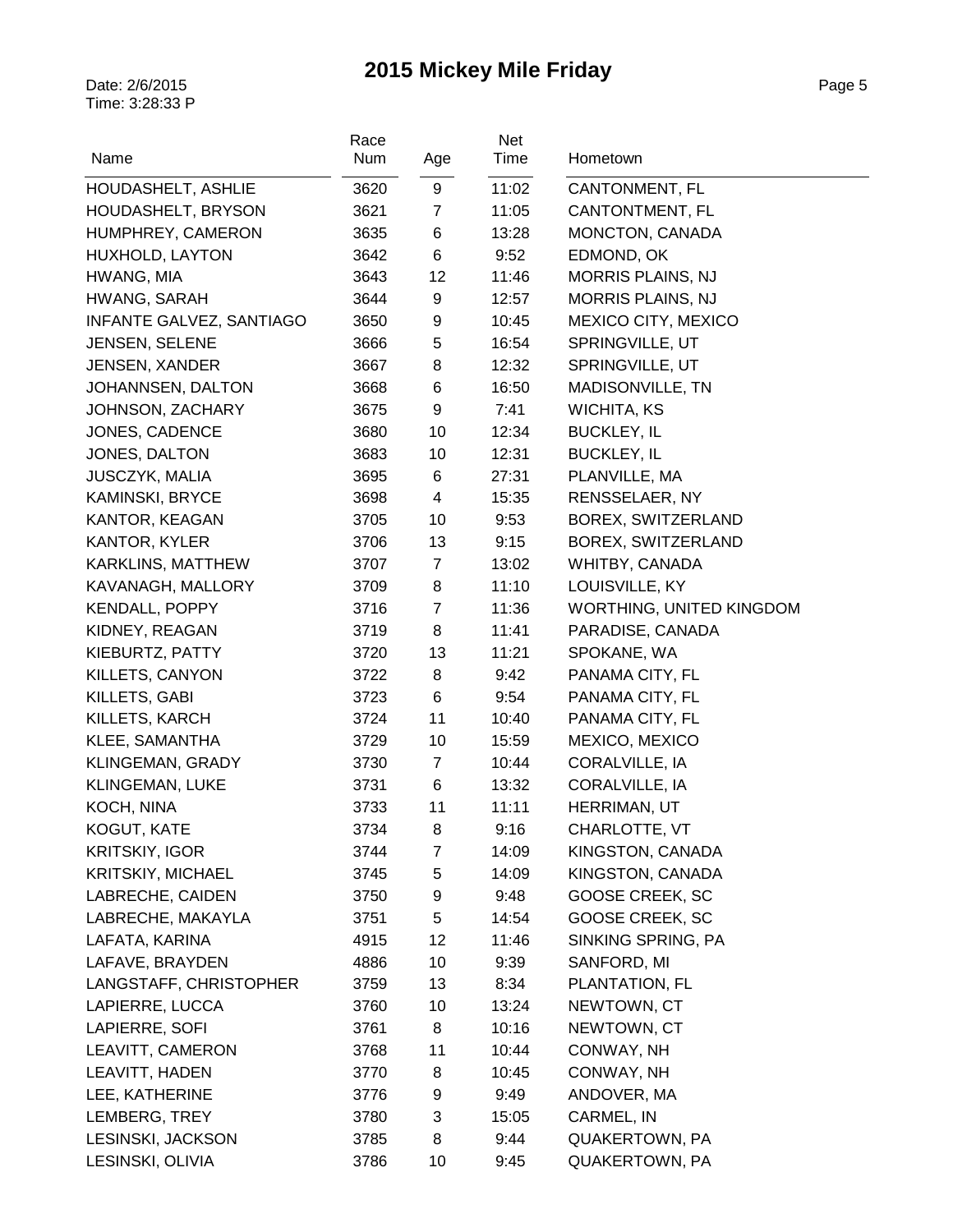| Name                   | Race<br>Num | Age            | Net<br>Time | Hometown                      |
|------------------------|-------------|----------------|-------------|-------------------------------|
| LETWINSKI, SAMANTHA    | 3789        | 10             | 15:14       | <b>GARDEN CITY, MI</b>        |
| LEW, KAITLYN           | 4887        | 8              | 13:22       | SURREY, CANADA                |
| LEW, MATTHEW           | 4888        | 10             | 12:09       | SURREY, CANADA                |
| LINDFORS, MEGANN       | 3794        | $\mathbf 5$    | 13:11       | MECHANICSVILLE, VA            |
| LINTON, AVERY          | 3797        | 9              | 12:53       | WESTMINSTER, CO               |
| LINTON, REESE          | 3798        | 6              | 13:42       | WESTMINSTER, CO               |
| LLOYD, ALEXAH          | 3801        | 9              | 11:44       | KUTZTOWN, PA                  |
| LOTTE, LUKE            | 3812        | 3              | 20:37       | PICKERINGTON, OH              |
| LOTTE, PAISLEY JO      | 3813        | 4              | 20:36       | PICKERINGTON, OH              |
| LUCAS, COOPER          | 4889        | 8              | 9:43        | KATY, TX                      |
| LYNCH, COLLIN          | 3822        | 8              | 10:43       | FISHKILL, NY                  |
| LYNCH, DANNY           | 3823        | $\,6$          | 10:56       | FISHKILL, NY                  |
| MACHADO, GUILHERME     | 3824        | 10             | 12:13       | RIBEIRAõ PRETO, BRAZIL        |
| MACHADO, MARIANA       | 3826        | 8              | 12:37       | RIBEIRãO PRETO, BRAZIL        |
| MACLAREN, LACHLAN      | 3829        | 8              | 10:23       | <b>INDIAN ROCKS BEACH, FL</b> |
| MACPHAIL, CHRISTOPHER  | 3831        | 10             | 12:42       | HAMPDEN, MA                   |
| MACPHAIL, MATTHEW      | 3832        | 8              | 16:27       | HAMPDEN, MA                   |
| MADDEN, ALIX           | 3833        | 9              | 9:57        | PLYMOUTH, MA                  |
| MAROTTA, JOSEPH        | 3842        | 9              | 10:53       | MADISON, CT                   |
| MAROTTA, JULIA         | 3843        | 12             | 9:52        | MADISON, CT                   |
| <b>MARSHALL, JAMES</b> | 3845        | 9              | 10:47       | CRAWFORDVILLE, FL             |
| <b>MASON, KATIE</b>    | 3859        | $\mathbf 5$    | 13:49       | FORT WORTH, TX                |
| MATA, ARIANNA          | 4890        | $\overline{7}$ | 12:16       | FORT WORTH, TX                |
| MATA, DANIEL           | 4891        | 10             | 11:59       | FORT WORTH, TX                |
| MATSUOKA, LIVIA        | 3861        | 11             | 14:44       | ARARAS, BRAZIL                |
| MCCONKEY, ADDISON      | 3869        | 5              | 16:49       | LOUDON, TN                    |
| MCCORMICK, LIAM        | 3870        | 3              | 20:20       | SUMMERVILLE, SC               |
| MCHUGH, TIMOTHY        | 3875        | 9              | 10:24       | TINLEY PARK, IL               |
| MCHUGH, WILLIAM        | 3876        | 11             | 7:51        | TINLEY PARK, IL               |
| MCKNIGHT, ALDEN        | 3878        | $\overline{7}$ | 11:42       | PLATTSMOUTH, NE               |
| MCKNIGHT, SAMANTHA     | 3879        | 9              | 12:41       | PLATTSMOUTH, NE               |
| MCMULLAN, JAKE         | 3880        | 8              | 10:44       | NICEVILLE, FL                 |
| MCMULLAN, RACHEL       | 3881        | 10             | 9:02        | NICEVILLE, FL                 |
| MCMULLAN, REAGAN       | 3882        | 10             | 12:39       | NICEVILLE, FL                 |
| MEDINA-ALARCON, SOPHIA | 3887        | 9              | 14:37       | WINDERMERE, FL                |
| MENSCHER, MIYA         | 3891        | 8              | 11:51       | <b>KEARNY, NJ</b>             |
| MENZIE, MATTIE         | 3892        | 9              | 14:02       | PALM BAY, FL                  |
| MERCADO, DAYLEEN       | 3893        | $\overline{7}$ | 14:55       | KISSIMMEE, FL                 |
| <b>MERTEN, BRYCE</b>   | 3896        | 11             | 9:15        | NORTH BRANCH, MN              |
| MICHELETTI, VINCENT    | 3901        | 7              | 16:22       | POMPANO BEACH, FL             |
| MILANI, MANNOELA       | 3902        | 9              | 12:40       | SãO PAULO, BRAZIL             |
| MILANI, MARIA EDOARDA  | 3903        | 13             | 10:02       | SãO PAULO, BRAZIL             |
| MILANI, MARIA VITORIA  | 3904        | 13             | 12:34       | SAO PAULO, BRAZIL             |
| MILANI, TIAGO          | 3905        | 12             | 12:10       | SAO PAULO, BRAZIL             |
| MILESKI, KAILYNN       | 3906        | 7              | 15:12       | HUMBLE, TX                    |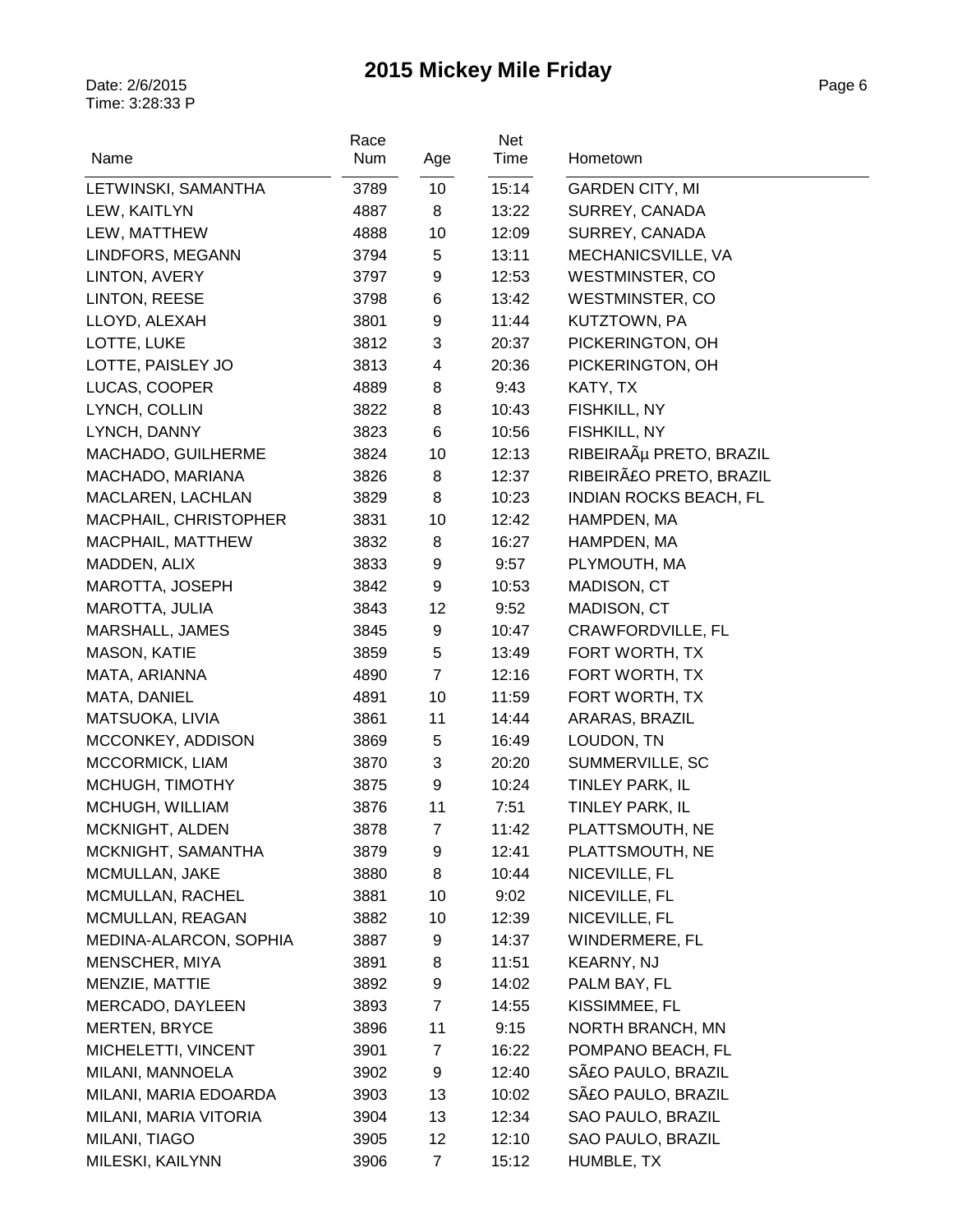| Name                   | Race<br>Num | Age            | Net<br>Time | Hometown                       |
|------------------------|-------------|----------------|-------------|--------------------------------|
| MILLER, ARIANA         | 3907        | 5              | 15:35       | SCOTTSDALE, AZ                 |
| MILLER, GRIFFIN        | 3910        | $\overline{2}$ | 20:18       | FAYETTE CITY, PA               |
| MOISAN, EDOUARD        | 3921        | 6              | 14:20       | DRUMMONDVILLE, CANADA          |
| MOLENDA, DECLAN        | 3922        | 5              | 14:06       | MINNEAPOLIS, MN                |
| MOLINE, ELLA           | 3923        | 6              | 13:53       | LONGWOOD, FL                   |
| MORELLI, JACKSON       | 3935        | $\overline{7}$ | 10:40       | PENSACOLA, FL                  |
| MORELLI, OWEN          | 3936        | 10             | 11:42       | PENSACOLA, FL                  |
| MRUK, JACOB            | 3942        | 9              | 10:05       | SARASOTA, FL                   |
| MRUK, MARLEIGH         | 3943        | 8              | 10:29       | SARASOTA, FL                   |
| MULDER, ADELINE        | 3949        | 6              | 15:34       | <b>TRAVERSE CITY, MI</b>       |
| MURGUIA VAZQUEZ, LAURA | 3954        | 12             | 19:05       | CAGUAS, PUERTO RICO            |
| MURGUIA VAZQUEZ, PABLO | 3955        | 10             | 9:55        | CAGUAS, PUERTO RICO            |
| <b>MYERS, LAURA</b>    | 3960        | 4              | 15:28       | CAVE SPRINGS, AR               |
| <b>MYERS, SARAH</b>    | 3961        | $\overline{7}$ | 14:47       | CAVE SPRINGS, AR               |
| NASCIMENTO, ARTHUR     | 3963        | 10             | 13:13       | RIO DE JANEIRO, BRAZIL         |
| NASCIMENTO, PAULO      | 3964        | 11             | 12:26       | RIO DE JANEIRO, BRAZIL         |
| NEGVESKY, CHLOE        | 4934        | 8              | 14:43       | CLEARWATER, FL                 |
| NEGVESKY, KADEN        | 4892        | 6              | 11:59       | CLEARWATER, FL                 |
| NEGVESKY, LILY         | 4933        | 11             | 14:43       | <b>CLEARWATER, FL</b>          |
| NELSON, SOPHIE         | 3968        | 11             | 10:07       | PARKERSBURG, WV                |
| NIELSEN, HAYDEN        | 3978        | 11             | 8:42        | GOLDSBORO, NC                  |
| ORTOLAN, ANA CAROLINA  | 4002        | 11             | 12:13       | CAMPINAS, BRAZIL               |
| PANIAGUA, ALEJANDRO    | 4010        | 9              | 13:05       | MIAMI, FL                      |
| PANIAGUA, ANDRES       | 4011        | $\overline{7}$ | 13:31       | MIAMI, FL                      |
| PAQUIN, LOUIS THOMAS   | 4012        | 5              | 14:20       | <b>GREENFIELD PARK, CANADA</b> |
| PARKS, RACHEL          | 4013        | 12             | 9:08        | PIPERSVILLE, PA                |
| PEACOCK, SEAN          | 4018        | 10             | 13:12       | KEENE, VA                      |
| PECK, CHRISTIAN        | 4019        | $\overline{7}$ | 11:37       | JONESBORO, AR                  |
| PERRY, CHASE           | 4029        | 11             | 10:04       | PLYMOUTH, MA                   |
| PICORELLI, VICTOR      | 4039        | 10             | 13:11       | RIO DE JANEIRO, BRAZIL         |
| PIERCE, NORA           | 4040        | 10             | 7:44        | NORTH READING, MA              |
| POYER, ERIN            | 4057        | 13             | 9:49        | <b>ROCK SPRINGS, WY</b>        |
| POYER, HUDSON          | 4058        | 9              | 10:50       | <b>ROCK SPRINGS, WY</b>        |
| PRESLER, LIBOZ         | 4060        | 10             | 10:31       | HONOLULU, HI                   |
| PRESLER, OJP           | 4061        | 11             | 12:40       | HONOLULU, HI                   |
| PURDY, EVELYN          | 4065        | 6              | 11:22       | <b>GRAND ISLAND, FL</b>        |
| PURDY, HAYDEN          | 4066        | 6              | 9:50        | <b>GRAND ISLAND, FL</b>        |
| QUIRK, AIDAN           | 4917        | $\overline{7}$ | 10:33       | <b>BOCA RATON, FL</b>          |
| QUIRK, EMMA            | 4918        | 10             | 11:30       | <b>BOCA RATON, FL</b>          |
| RAMIL, DOMINIK         | 4919        | 12             | 8:29        | MIAMI LAKE, FL                 |
| RAMIREZ, MELANIE       | 4893        | 13             | 11:26       | VEGA BAJA, PUERTO RICO         |
| RAMIREZ, VALERIE       | 4894        | 13             | 12:30       | VEGA BAJA, PUERTO RICO         |
| REGEZ, SETH            | 4896        | $\overline{7}$ | 10:31       | ESTERO, FL                     |
| REIDER, ZACHARY        | 4088        | 13             | 11:47       | NORTH BRANCH, MN               |
| RESS, ARYANNA          | 4093        | 6              | 13:05       | HAUPPAUGE, NY                  |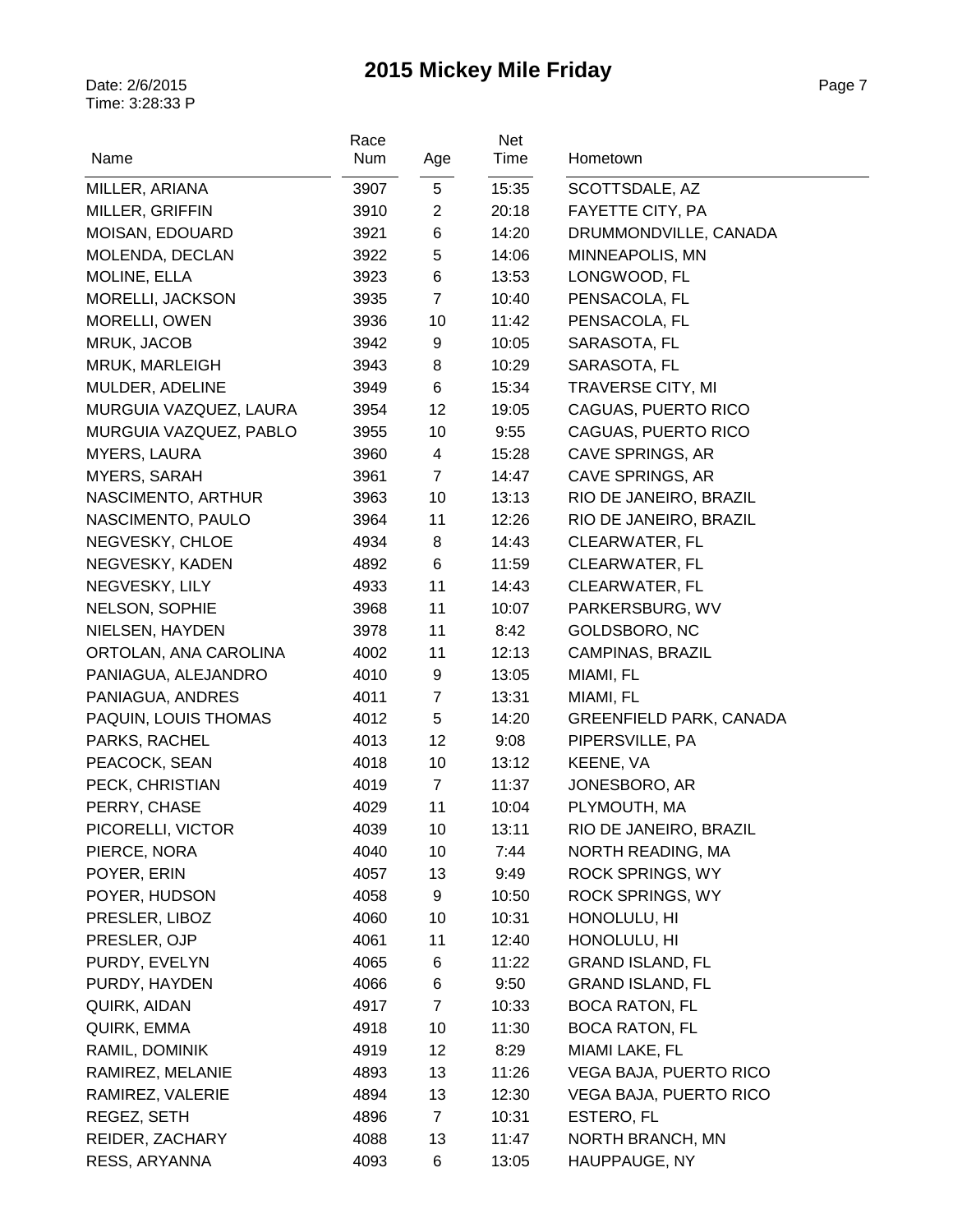| Name                   | Race<br>Num | Age            | Net<br>Time | Hometown                        |
|------------------------|-------------|----------------|-------------|---------------------------------|
| RESS, BRANDON          | 4094        | 10             | 14:19       | HAUPPAUGE, NY                   |
| REYNA, EMELIA          | 4098        | 5              | 17:58       | LANSING, IL                     |
| RICCETTI, SOFIA        | 4101        | 9              | 12:40       | SAO PAULO, BRAZIL               |
| RICCETTI, VITOR        | 4102        | 12             | 9:29        | SAO PAULO, BRAZIL               |
| RICHARD, FRANCOIS      | 4103        | 11             | 8:07        | DIEPPE, CANADA                  |
| RINGERUD, ALEX         | 4108        | 11             | 11:45       | FORT COLLINS, CO                |
| ROCHE, ABBI            | 4124        | 10             | 16:11       | ENNIS, IRELAND                  |
| ROCHE, JOSHUA          | 4125        | 8              | 16:09       | ENNIS, IRELAND                  |
| RODRIGUEZ, NATHAN      | 4129        | 10             | 13:24       | MIAMI, FL                       |
| ROEMEN, CAITLIN        | 4131        | 9              | 14:35       | DYERSBURG, TN                   |
| ROSA, GABRIEL          | 4139        | 10             | 9:16        | SAO PAULO, BRAZIL               |
| ROSA, VINICIUS         | 4140        | 13             | 9:15        | SAO PAULO, BRAZIL               |
| ROSENTHAL, TARYN       | 4142        | 9              | 20:03       | FRESNO, CA                      |
| ROSENTHAL, TYLER       | 4143        | 5              | 20:03       | FRESNO, CA                      |
| ROSENTHAL, WYATT       | 4144        | 6              | 15:02       | FRESNO, CA                      |
| ROSSI, LUCAS           | 4147        | 12             | 7:50        | <b>CURITIBA, BRAZIL</b>         |
| RZEPKA, NATHAN         | 4154        | 5              | 11:59       | PEWAUKEE, WI                    |
| SALOFSKY, ALLISON      | 4157        | 10             | 13:26       | THORNHILL, CANADA               |
| SALOFSKY, JAKE         | 4158        | 10             | 9:36        | THORNHILL, CANADA               |
| SANCHO, ARIANA         | 4159        | $\overline{7}$ | 12:37       | MIAMI, FL                       |
| SANFORD, AARON         | 4160        | $\overline{7}$ | 11:44       | JACKSONVILLE, FL                |
| SARTI, SEBASTIAN       | 4166        | 12             | 15:51       | MEXICO, MEXICO                  |
| SAVYSKY, AJ            | 4168        | $\overline{7}$ | 10:49       | MIAMI BEACH, FL                 |
| SAVYSKY, GRAYSON       | 4169        | 6              | 13:08       | MIAMI BEACH, FL                 |
| SCHALLER, JOSHUA       | 4170        | 8              | 12:28       | <b>BOLINGBROOK, IL</b>          |
| SCOTT, STEVEN          | 4186        | 6              | 11:10       | PARRISH, FL                     |
| <b>SEAVERS, HENRY</b>  | 4188        | 4              | 12:28       | MIDLAND PARK, NJ                |
| SERNA, NAIRI           | 4198        | 10             | 15:28       | PORT RICHEY, FL                 |
| SHARP, DAISY           | 4202        | $\overline{7}$ | 11:56       | BUCKINGHAMSHIRE, UNITED KINGDOM |
| SHARPE, BRIANNA        | 4206        | 10             | 11:50       | LAND O LAKES, FL                |
| SHARPE, SAMANTHA       | 4207        | 7              | 13:33       | LAND O LAKES, FL                |
| SHEEHAN, AIDAN         | 4208        | 10             | 19:50       | PITTSFORD, NY                   |
| SHEEHAN, AILISE        | 4209        | 5              | 15:43       | PITTSFORD, NY                   |
| SHEEHAN, DECLAN        | 4210        | 3              | 17:14       | PITTSFORD, NY                   |
| SHEEHAN, MAURA         | 4211        | 7              | 13:58       | PITTSFORD, NY                   |
| SIERS, ABBY            | 4217        | 9              | 13:24       | PARKER, CO                      |
| SIERS, MIA             | 4218        | 7              | 13:24       | PARKER, CO                      |
| SILVA, ANA JúLIA       | 4219        | 9              | 13:07       | SãO PAULO, BRAZIL               |
| SIMPSON, ALEXANDER     | 4920        | 9              | 20:02       | CARY, NC                        |
| SIVIERO-MIACHON, SOFIA | 4230        | 10             | 16:24       | SAO PAULO, BRAZIL               |
| SMITH, SAWYER          | 4239        | 4              | 14:34       | SIOUX FALLS, SD                 |
| SPEARS, XANDER         | 4252        | 6              | 12:41       | LACONIA, NH                     |
| SPENCER, DEVIN         | 4256        | 9              | 15:10       | WADING RIVER, NY                |
| STANDEVEN, NICHOLAS    | 4264        | 4              | 18:05       | HANOVER, MD                     |
| STILWELL, CALVIN       | 4267        | 10             | 6:50        | SUWANEE, GA                     |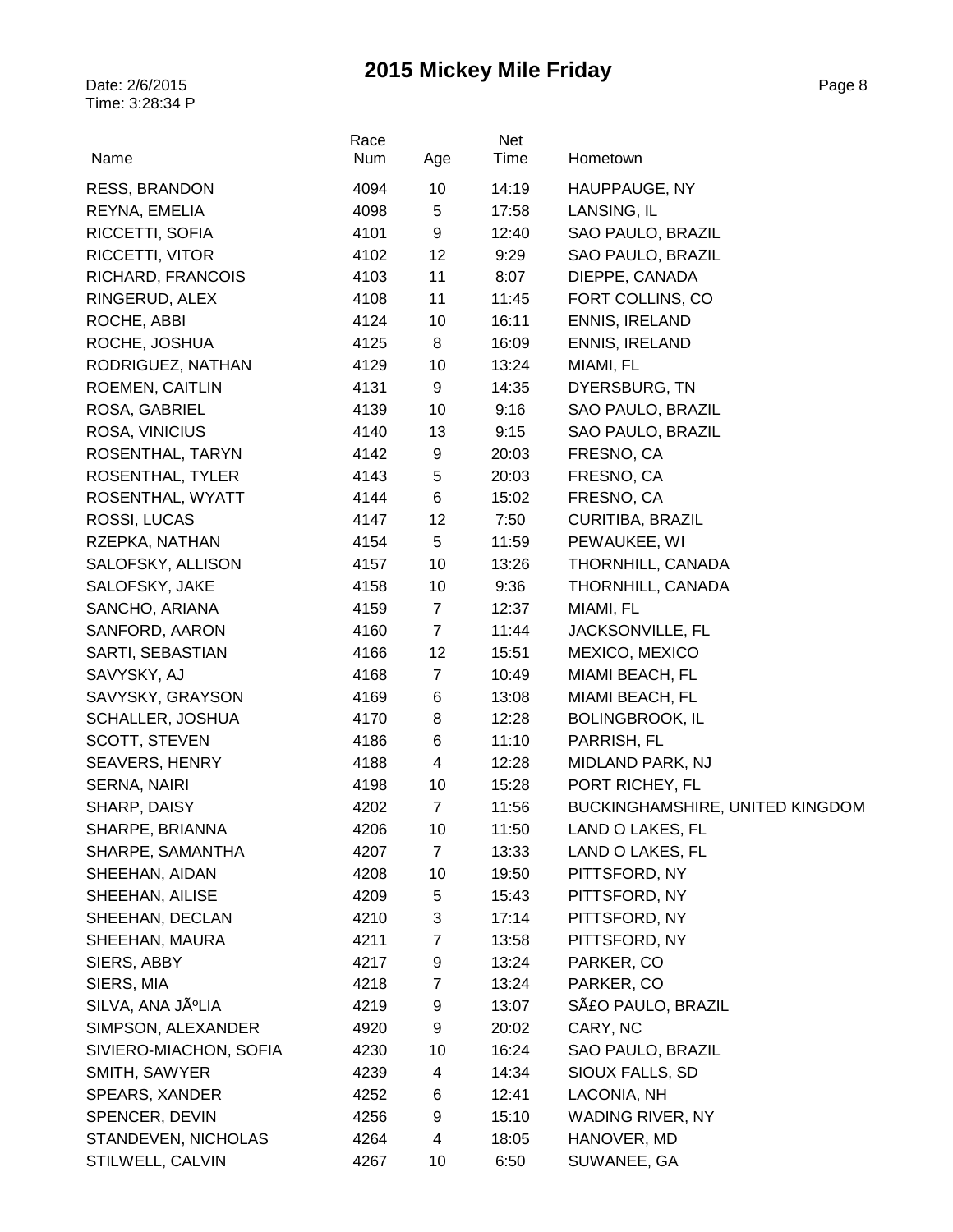| Name                                                | Race<br>Num  | Age                 | Net<br>Time  | Hometown                         |
|-----------------------------------------------------|--------------|---------------------|--------------|----------------------------------|
| STRICKLAND, CAEDMON                                 | 4900         | 6                   | 13:24        | MACON, GA                        |
| STRICKLAND, LUKE                                    | 4901         | 9                   | 14:44        | MACON, GA                        |
| STRIGA, BROOKE                                      | 4277         | 6                   | 13:27        | HUNTINGTON STATION, NY           |
| STROTHER, AVERY                                     | 4278         | 8                   | 12:40        | PENSACOLA, FL                    |
| <b>STROTHER, TRES</b>                               | 4279         | 6                   | 12:39        | PENSACOLA, FL                    |
| SUZUKI, ALAN                                        | 4902         | 8                   | 13:18        | SAO PAULO, BRAZIL                |
| SUZUKI, ANDERSON                                    | 4903         | 10                  | 13:23        | SAO PAULO, BRAZIL                |
| SWANSON, LAUREN                                     | 4284         | 10                  | 11:40        | CHANDLER, AZ                     |
| SWARTZ, TYLER                                       | 4285         | 9                   | 8:07         | RALEIGH, NC                      |
| SWINDLER, HUDSON                                    | 4287         | $\overline{7}$      | 11:52        | STUART, FL                       |
| TAYLOR, JACOB                                       | 4300         | $\overline{7}$      | 10:54        | PANAMA CITY, FL                  |
| TAYLOR, JORDAN                                      | 4301         | 9                   | 12:14        | PANAMA CITY, FL                  |
| THEES, CAROLINA                                     | 4921         | 9                   | 19:50        | SAO PAULO, BRAZIL                |
| THEES, RAFAELA                                      | 4922         | 5                   | 19:31        | SAO PAULO, BRAZIL                |
| THORSEN, ETHAN                                      | 4923         | 6                   | 12:10        | HARRIS, MN                       |
| THORSEN, NOAH                                       | 4306         | 9                   | 9:23         | HARRIS, MN                       |
| THURMAN, ISSAMALY                                   | 4941         | 10                  | 11:22        | APO, AE                          |
| TODD, LILY                                          | 4310         | 9                   | 15:27        | ASHEVILLE, NC                    |
| TOLAND, DANIELLE                                    | 4311         | 8                   | 14:08        | VIERA, FL                        |
| TOLAND, MARISA                                      | 4312         | 12                  | 11:23        | VIERA, FL                        |
| <b>TRUJILLO, ROWEN</b>                              | 4328         | 3                   | 15:57        | THORNTON, CO                     |
| TURNER, BRANDON                                     | 4330         | 5                   | 13:00        | COLOGNE, MN                      |
| TURNER, NOAH                                        | 4331         | $\overline{7}$      | 14:56        | COLOGNE, MN                      |
| UTLEY, CARLYN                                       | 4345         | 6                   | 14:30        | NORMAN, OK                       |
| UTLEY, GARRISON                                     | 4346         | 8                   | 14:29        | NORMAN, OK                       |
| UTLEY, HARRISON                                     | 4347         | 9                   | 14:27        | NORMAN, OK                       |
| VAIL, KASSIE                                        | 4349         | 9                   | 9:57         | BEDFORD, CANADA                  |
| VAN BUSKIRK, REAGAN                                 | 4352         | $\overline{7}$      | 11:08        | LIGHTHOUSE POINT, FL             |
| VAN BUSKIRK, WYATT                                  | 4353         | $\mathbf 5$         | 10:37        | LIGHTHOUSE POINT, FL             |
| VAN NAME, SOPHIA                                    | 4355         | 8                   | 11:15        | ATLANTA, GA                      |
| VAN NAME, TYLER                                     | 4356         | 9                   | 9:24         | ATLANTA, GA                      |
| VARADY, LANDON                                      | 4904         | 11                  | 9:27         | APOPKA, FL                       |
| VAULX, ALISON                                       | 4359         | 9                   | 9:55         | DELAWARE, OH                     |
| VAULX, CARSON                                       | 4360         | 11                  | 8:45         | DELAWARE, OH                     |
| VELEPEC, BAYLEIGH                                   | 4361         | 9                   | 9:59         | ELKVIEW, WV                      |
| <b>VELEPEC, BRAEDEN</b>                             | 4362         | 9                   | 9:47         | ELKVIEW, WV                      |
| VILA, JAVIER                                        | 4924         | 8                   | 15:13        | OLDSMAR, FL                      |
| <b>VILA, NICOLAS</b>                                | 4925         | 4                   | 18:20        | OLDSMAR, FL                      |
| VINSON, ALEXANDRIA                                  | 4382         | 11                  | 10:27        | HIGHLANDS RANCH, CO              |
| VINSON, OLIVIA                                      | 4384         | 4                   | 12:14        | HIGHLANDS RANCH, CO              |
| <b>VOZELLA, AURELIA TAYLOR</b>                      | 4385         | $\overline{2}$<br>9 | 21:47        | ORLANDO, FL                      |
| WADIH, ANNA-SOFIA                                   | 4388         | 12                  | 13:10        | MIAMI, FL                        |
| <b>WAGENHAUSER, ETHAN</b><br><b>WAINWRIGHT, TRE</b> | 4389<br>4905 | 8                   | 8:38<br>9:56 | RICHMOND, VA<br>MERRILLVILLE, IN |
|                                                     |              |                     |              |                                  |
| <b>WALLBERG, RIAN</b>                               | 4398         | 5                   | 13:27        | AMERY, WI                        |